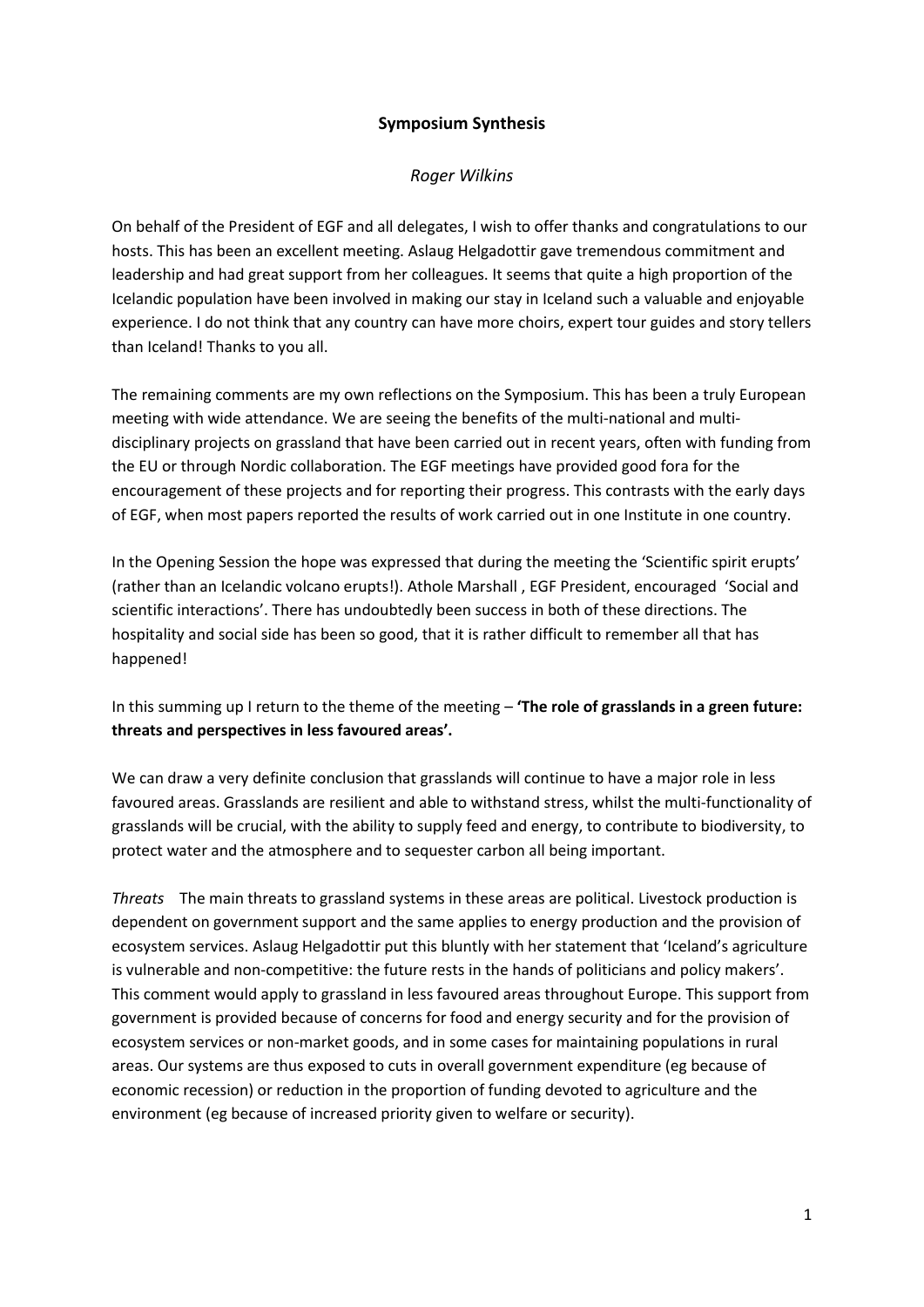There are actions that we could take to respond to this threat:

(a) Research alternatives, in order to provide policy makers with options (but we are less likely than in the past to have sufficient funds to carry out a very broad research portfolio). (b) Increase our contact with policy makers in order to understand and influence developments. In this context the involvement of EGF with the EU has increased and, as a result, grassland will have a stronger political voice.

(c) Make our research effort more effective to deliver increased value for money. The increase in collaborative research is an important move in this direction and the contacts and discussions held at EGF meetings make a big contribution.

Other possible threats are from **climate change** and from alternative uses of land. We have heard though this meeting that the projected increases in temperature are likely to benefit grassland production in northern regions, although perhaps presenting new challenges for the winter survival of some of our grasses. Increased global demands for food and for bioenergy may well produce



pressures to increase **arable cropping** at the expense of grassland (e.g. production of barley in Iceland), but it seems probable that the pressures on grassland from more arable cropping will be greatest in the more favoured areas of Europe. I suspect that **woodland**, either from planned planting or resulting from land abandonment, will be less able than grassland to deliver the required multi-functional outputs.

*Perspectives* The meeting has discussed approaches to improve production efficiency and to increase ecosystem services from grassland. There are though often conflicts between these objectives.

Considering firstly grassland for the production of feed and animal products, I was struck by progress in four areas:

- (a) Research on mixtures, particularly those involving different functional types. This research is now progressing to increase understanding of the reasons why over-yielding may occur, with attention being given to niches and exploitation of resources.
- (b) Research on forage legumes, again with concentration on using legumes in mixtures with grasses, rather than as pure swards. Many papers reported aspects of the production and quality of legumes and although some problems of persistence remain, much progress has been made. I was surprised though that the only legume that I saw during the Symposium visits in Iceland was the Alaskan lupin, that, although apparently an efficient fixer of nitrogen in challenging conditions, can be toxic to livestock.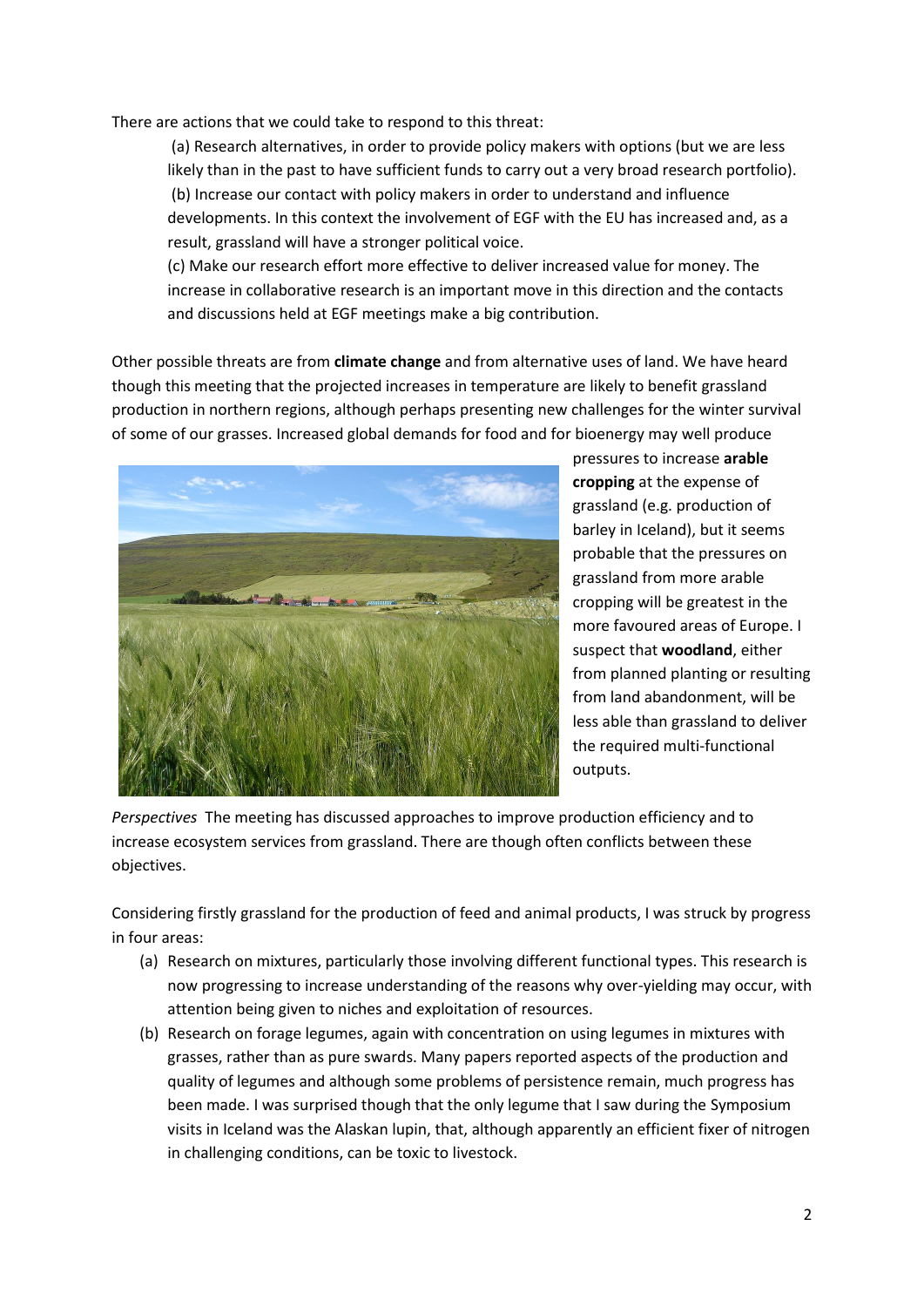- (c) Research on festuloliums. Several papers, particularly Humphreys, reported very positive results with festuloliums of different types, with progress being made in production, quality and environmental benefits. With progress in genetics and prospective increases in temperature in less favoured areas, we may now be poised for festulolium to make a major contribution in practice.
- (d) Research on cold hardening and winter survival. Whilst many of the posters at the Symposium reported agronomic research, it was good to see some posters from Norway and Finland that dealt with more physiological aspects.

Research on using grass as a source of energy has much increased over a short period of time with many papers and posters presented at this meeting. At the International Grassland Congress held in Dublin in 2005, the Scientific Committee, that I chaired, requested the submission of papers on novel uses of grassland, including grass as a source of energy, but we received only one offered paper, and that was from USA. The topic is clearly still controversial, but I thought the papers presented here

increased the case for a role in less favoured areas. The paper by Seppälä indicated that the harvest window for ensiling grass for methane production may be broader than that for grass silage for dairying. If confirmed, this could be particularly important for northern latitudes in which changes in grass composition can be very rapid. She stressed the importance of a long harvest season to reduce machinery costs and potential complementarity in the use of grass for energy and for dairy production.



The presentations and discussion on the environmental aspects of grassland were dominated by consideration of carbon sequestration and biodiversity. I was particularly interested in the several posters from Austria that reported the development of techniques for harvesting seed from speciesrich grassland and for its subsequent introduction into species-poor grassland. It looks as though this technique could find application in other regions. Most of the papers on biodiversity focussed on the plot or field level. I would have welcomed more attention to biodiversity at the level of the farm or landscape. The poster by Chanséaume touched on this issue and stressed the large impact of 'agroecological structures' such as hedges in affecting overall biodiversity.

With the dependence of our grassland systems on governmental financial support, it will be particularly important to identify 'win-win' situations in which a technical development produces benefits both for production efficiency and for the environment.